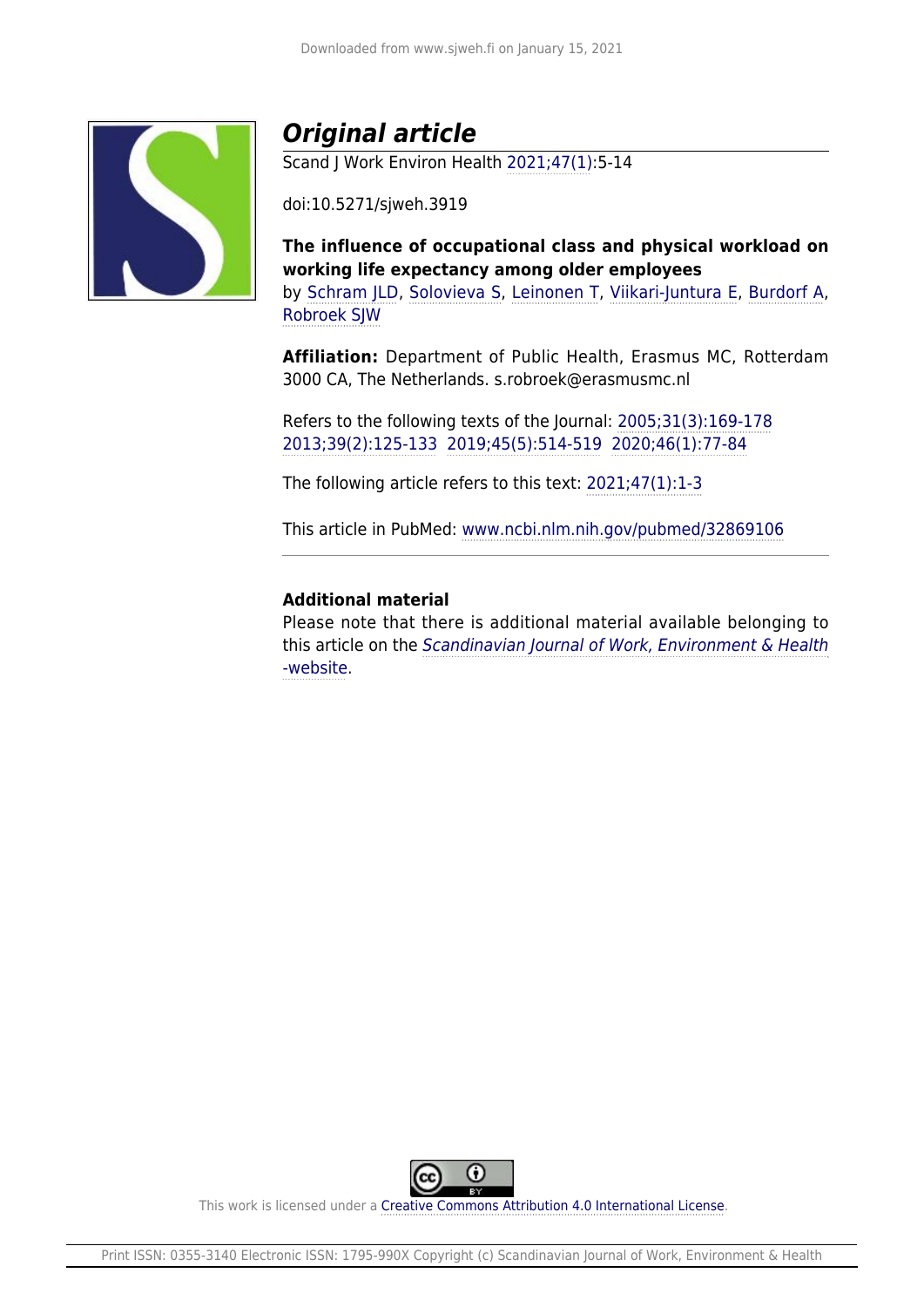



*Scand J Work Environ Health. 2021;47(1):5–14. doi:10.5271/sjweh.3919*

## The influence of occupational class and physical workload on working life expectancy among older employees

*by Jolinda LD Schram, MSc,1 Svetlana Solovieva, PhD,2 Taina Leinonen, PhD,2 Eira Viikari-Juntura, MD, PhD,2 Alex Burdorf, PhD,1 Suzan JW Robroek, PhD 1*

Schram JLD, Solovieva S, Leinonen T, Viikari-Juntura E, Burdorf A, Robroek SJW. The influence of occupational class and physical workload on working life expectancy among older employees. *Scand J Work Environ Health*. 2021;47(1):5–14. doi:10.5271/sjweh.3919

**Objective**This study investigates the impact of physical workload factors and occupational class on working life expectancy (WLE) and working years lost (WYL) in a sample of older Finnish workers.

**Methods** A 70% random sample of Finns in 2004 was linked to a job exposure matrix for physical workload factors and register information on occupational class and labor market status until 2014. Transitions between being at work, time-restricted work disability, unemployment, economic inactivity, disability retirement, retirement and death were estimated. A multistate Cox regression model with transition-specific covariates was used to estimate the WLE and WYL at age 50 up to 63 years for each occupational class and physical workload factor for men and women (N=415 105).

**Results** At age 50, male and female manual workers had a WLE of 10.13 and 10.14 years, respectively. Among both genders, manual workers had one year shorter WLE at age 50 than upper non-manual employees. This difference was largely attributable to unemployment (men: 0.60, women: 0.66 years) and disability retirement (men: 0.28, women: 0.29 years). Self-employed persons had the highest WLE (11.08 years). Men and women exposed to four or five physical workload factors had about one year lower WLE than non-exposed workers. The difference was primarily attributable to ill-health-related reasons, including disability retirement (men: 0.45 years, women: 0.53 years) and time-restricted work disability (men: 0.23, women: 0.33 years).

**Conclusions** Manual workers and those exposed to physical workload factors had the lowest WLE. The differences in WYL between exposure groups can primarily be explained by ill-health-based exit routes.

**Key terms**Finland; occupation; older worker; physical workload factor; socioeconomic difference; work disability; working career; working years lost.

The European ageing population is already resulting in an older workforce as well as sustainability issues of social protection systems (1). The current division of time between employment and retirement is a major challenge for policies (2). Extending working life has therefore become a strategic objective in many European countries. In order to have effective policies to extend working life, a proper understanding of labor market dynamics of years in later life spent in work, retirement or other states is needed.

Labor market dynamics in later life differ across groups of workers. Particularly workers with a low occupational class and strenuous working conditions have a higher risk to exit paid employment, often through ill-health-related exit routes (3, 4). In general, adverse working conditions are associated with premature exit from paid employment (5). Longitudinal studies from different countries reported that unfavorable working conditions such as higher physical workload increased the risk of early retirement (6–9) and disability benefits (8, 10–12). Moreover, workers with a lower occupational class are more likely to have strenuous working conditions (10, 13).

Since both a low occupational class and physically demanding work increase the risk of exit from paid

<sup>1</sup> Erasmus University Medical Center, Department of Public Health, Rotterdam, The Netherlands.

<sup>2</sup> Finnish Institute of Occupational Health, TYÖTERVEYSLAITOS, Finland

Correspondence to: Suzan J W Robroek, Department of Public Health, Erasmus MC, Rotterdam 3000 CA, The Netherlands. [E-mail: s.robroek@erasmusmc.nl]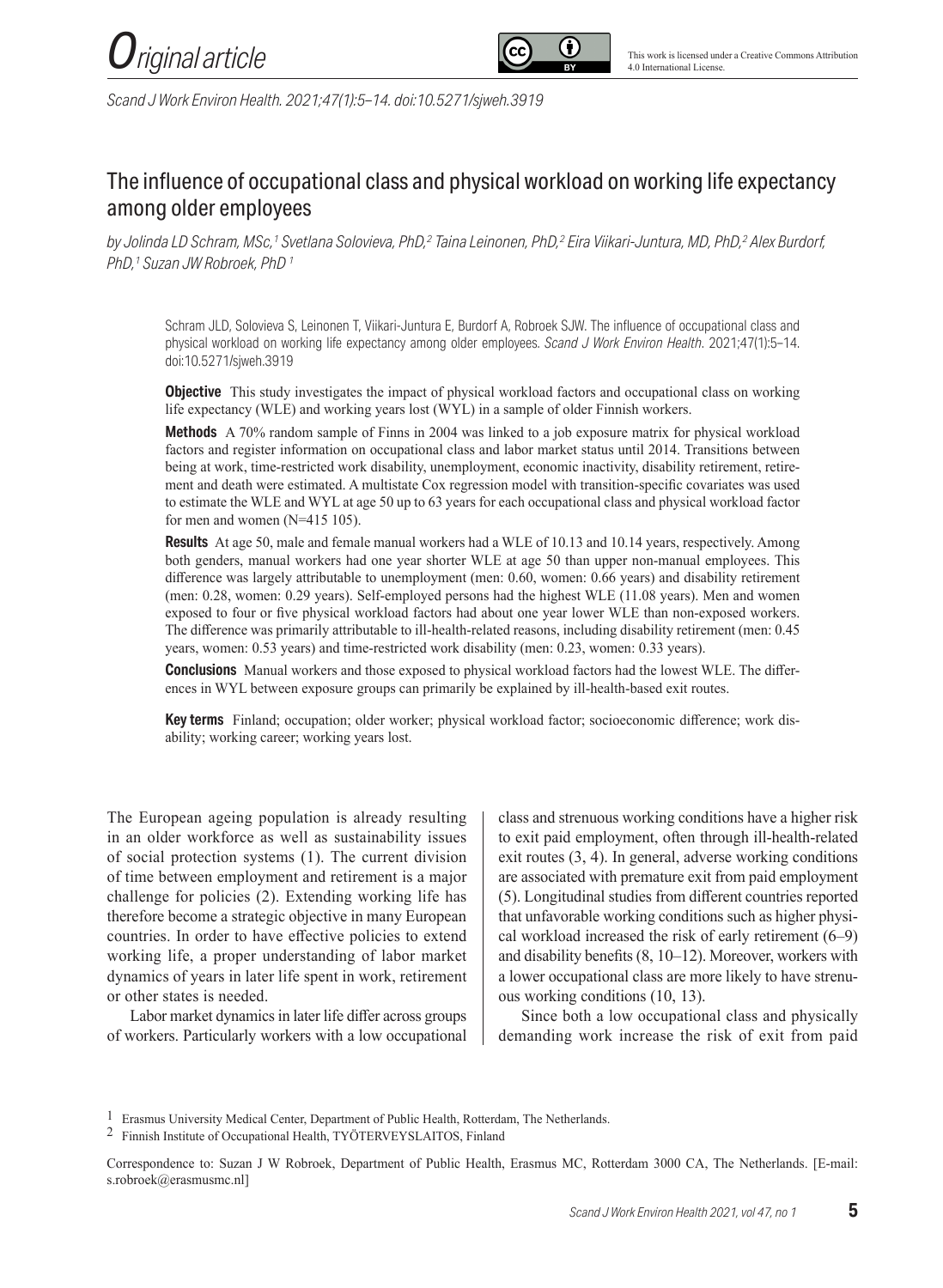employment, it is relevant to quantify their impact on cumulative measures such as working life expectancy (WLE) and working years lost (WYL). WLE expresses the number of years that persons are expected to be in paid employment until they eventually leave the labor force for retirement (14). In the past decade, several studies have estimated the expected duration of working life (14–21). So far, differences in WLE have been studied according to gender, ethnicity, socioeconomic positions, working conditions and chronic diseases. Generally, men have a higher WLE than women and persons with a high education have a higher WLE than those with a low education (14, 18, 19). The gap measure WYL reflects the working time lost due to premature exit from paid employment through various exit routes such as disability benefits, unemployment etc (14). Studies differ in how many different states for WYL are included. Some studies have studied WYL only for disability benefits (22, 23), while other studies have included other labor market states, eg, unemployment and sickness absence (20).

So far, most studies on WLE and WYL have relied on prevalence-based methods, which are unable to incorporate the complexity of laborforce dynamics with many transitions between paid employment and nonemployment states (14, 24). In addition, most studies have ignored the possibility to return to paid employment after initial exit and, therefore, underestimate the WLE. Furthermore, many studies have not made the distinction between being employed and being present at work, thereby not fully capturing the WYL due to, for example, sickness absence.

In this study, a multistate Cox regression model was used to capture the dynamic patterns among transitions in and out of being at work over a ten-year period. We were, therefore, able to estimate time spent in specific exit routes including ill-health-related exit routes. The aim of this study was to estimate WLE and WYL attributable to different reasons among Finnish workers aged 50–63 years according to gender, occupational class, and physical workload factors.

#### *Method*

#### Study population

For this study, we used a 70% random sample of the working-age population from the Finnish population census taken on the 31 December 2004. Persons aged 50–63 years belonging to the workforce on 1 January 2005 were eligible to the study. Persons who did not have an occupational class or an occupational job code were excluded (about 3%). The study population consisted of 415 105 persons (204 113 men and 210 992 women), who were followed from 1 January 2005 to 31 October 2014.

#### Social security system in Finland

Sickness absence is compensated after a waiting period of 10 full sickness absence days among wage earners and 1–4 days among self-employed persons, until a maximum of 300 days. Employers compensate wage earners for the waiting period. Part-time sick leave is a voluntary option for those who are incapable of performing their full duties, as determined by a physician, but who are able to work 40–60% of full time. The partial benefit is 50% of full benefit.

A disability pension can be granted to an individual whose reduced work ability due to illness is medically confirmed. To receive a full disability pension, an individual's work ability needs to be reduced by  $\geq 60\%$ . A partial disability pension is granted if work ability is reduced by ≥40%. Both full and partial disability pension can be granted either on a temporary or permanent basis.

Eligibility to vocational rehabilitation from the earnings-related pension scheme is based on a medically confirmed threat of disability retirement within the next five years and on an expectation that work participation can be promoted and disability retirement postponed or prevented with vocational rehabilitation.

Unemployed job seekers receive unemployment benefits for either 300 days or 400 days depending on the length of previous employment. If the individual becomes unemployed after reaching the age of 58, the maximum is 500 days. After the basic unemployment benefit runs out, individuals can apply for labor market subsidies.

Since 2005, there has been a flexible statutory retirement age in Finland. During the time of this study, individuals could retire due to old age between the ages of 63 and 68 years. It was also possible to receive an early old-age pension at age 62. During the study period, a long-term unemployed (>500 days) person aged 60 could be granted an unemployment pension until reaching old-age retirement age. There are also special pensions for farmers.

#### Labor market states

During the period 2005–2014, the registers from the Finnish Centre for Pensions provided information on earnings-related pension periods, earning periods, unemployment periods, and vocational rehabilitation periods. Information on sickness allowance periods was obtained from the register of the Social Insurance Institution of Finland (Kela).

Based on the period data on employment and benefit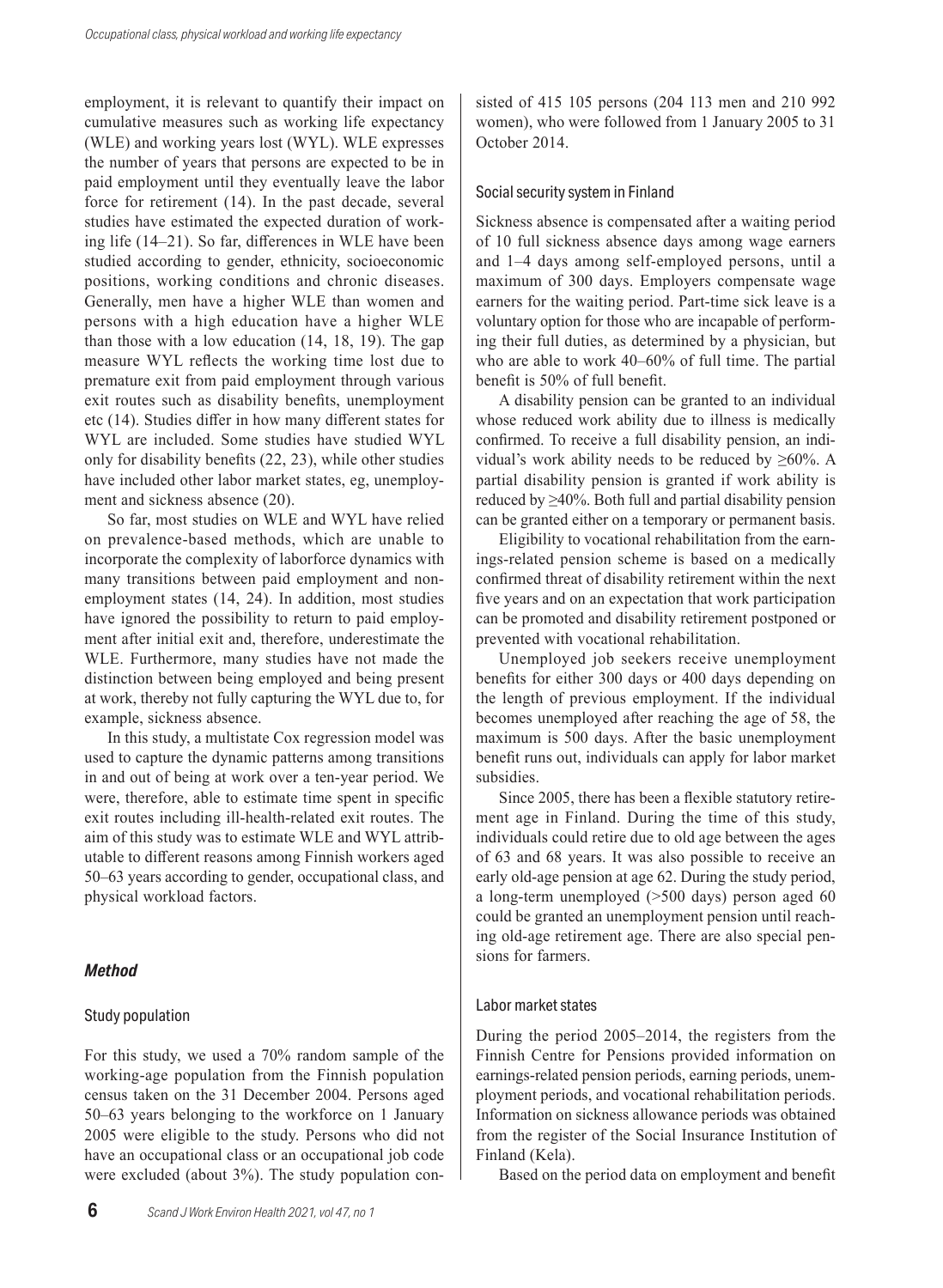receipt, seven daily states were formed. Because states could take place simultaneously, we applied the following rules for state assignment:

(i) *Work*: Individuals were defined as being at work if they had an earning period and did not receive any ill-health or unemployment related benefit at the same time. There were a few exceptions; individuals on parttime sickness absence were considered to be at work, since they were required to work part-time. Individuals with a partial disability retirement could work but did not have to. If partial disability retirees had an earning period, they were considered to be at work; if not, they were coded as being on time-restricted work disability.

(ii) *Time-restricted work disability*: This state included full-time sickness absence, vocational rehabilitation due to medical reasons, temporary disability retirement and partial disability retirement (for those who did not have an earning period at the same time).

(iii) *Unemployment*: This state included any type of unemployment benefit. If a person had an unemployment and earnings period at the same time, the state of unemployment overruled. This category also included unemployment retirement.

(iv) *Economic inactivity*: This state included persons outside of the labor force for reasons other than retirement, eg, due to home care, studying or an unknown reason. This state also includes individuals who emigrated during the follow-up.

(v) *Disability retirement*: This state included only permanent full disability retirement. From this state, only transitions to old-age retirement and death were allowed.

(vi) *Retirement*: This state included old-age retirement and non-health-related types of early retirement. From this state only transitions to death were allowed.

(vii) *Death*: Based on the mortality statistics.

#### Occupational class

Information on occupational class was obtained from the Finnish Longitudinal Employer-Employee Data (FLEED) of Statistics Finland. Four occupational classes were distinguished (i): upper non-manual employees, (ii) lower non-manual employees, (iii) manual workers, and (iv) self-employed.

#### Physical workload

Information on occupation at baseline was also obtained from FLEED during the last week of December 2004. The occupations were classified using the Classification of Occupations 2001 by Statistics Finland, which is based on the International Standard Classification of Occupations (ISCO-88). Heavy physical work (eg, lifting and carrying heavy loads, excavating, shoveling or hammering), kneeling or squatting at work  $(≥1$  hour a day), manual handling of heavy loads (lifting, carrying or pushing items >20 kg at least 10 times every day), working with hands above shoulder level (on average  $\geq$ 1 hour per day) and awkward trunk posture (working in a forward bent posture  $\geq 1$  hour per day) were estimated with a gender-specific job exposure matrix (JEM) (25). The JEM provided the estimates for the likelihood of being exposed in the person's occupation. Based on previous research (25), the continuous JEM values (range  $(0-1)$  were dichotomized into non-exposed  $(\leq 0.40)$ , and exposed  $(≥0.40$  higher) workers. We calculated the total number of physical workload factors a person was exposed to and classified it into three categories: no exposure, 1–3 factors, and 4–5 factors.

#### Statistical analyses

*Multistate Cox regression model.* First, based on the information on daily transitions between states, transition rates were assessed in order to calculate the WLE and WYL. Individuals could move between states over time. The multistate model was composed of the previously mentioned six states and death, with death as the absorbing state. In the model, individuals with disability retirement could only move to retirement or death, and individuals in the retirement state could only move to death. A total of 27 possible transitions remained, for which a transition matrix was constructed (figure 1). Calculations were censored at 63 years, and the estimated WLE and WYL is thus based on the transitions from age 50 until 63.



**Figure 1.** Overview of transition probabilities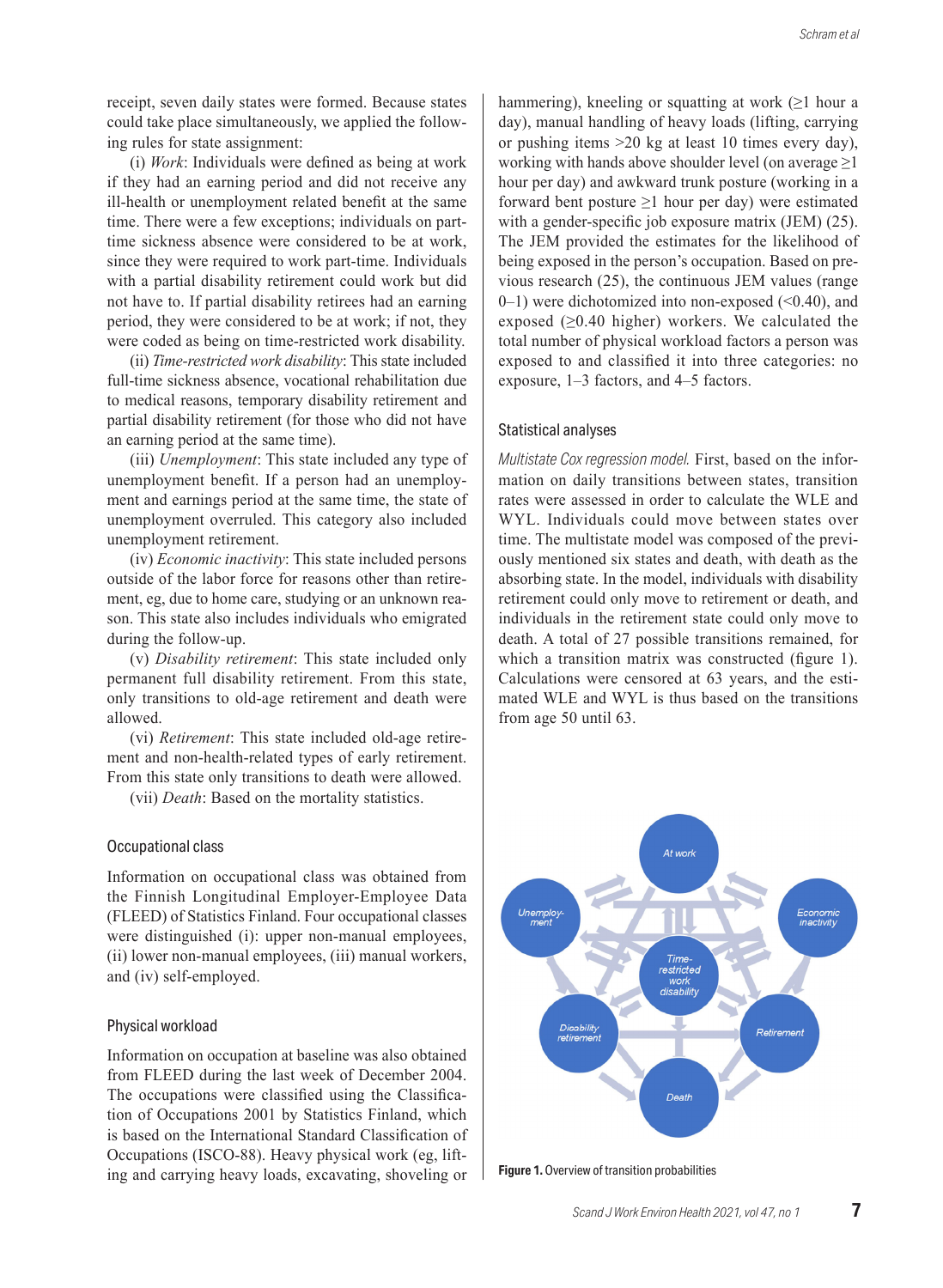Following Robroek et al (14), the R package mstate developed by Putter (26) was used to estimate cumulative transition rates and transition probabilities based on the multistate models. Analyses were performed separately for men and women. For each of the 27 transitions, occupational class and exposure category of physical workload were defined as covariates (27, 28). Using age as the underlying time axis, a Cox proportional hazards model was fitted to estimate the transition rates between states. We applied the Markov assumption that transition rates were only dependent on the current state. The baseline transition hazards were used to calculate transition probabilities for each of the possible transitions in the model. The baseline hazard was adjusted with the estimated hazard ratios (HR) by the Cox analysis.

*WLE and WYL.* The estimated transition probabilities in the multi-state model were used to calculate the expected length of stay (ELOS) in a specific state, given the current state (ELOS function in the mstate R package). We set the time horizon for the ELOS at age 63 and used the transition probabilities from the starting time (age 50 years). WLE is defined here as the number of years in the work state, conditional on being in the workforce at age 50. Bootstrapping was used to calculate the uncertainty around the expected length of stay. Bootstrapping consisted of resampling from the study population with replacement. The ELOS is calculated on the bootstrapped population, this was repeated 100 times. The lower and upper bound of the ELOS were estimated as the 2.5<sup>th</sup> and 97.5<sup>th</sup> percentile of the bootstrapped ELOS. The total WYL due to being outside of work were calculated as the difference between the potential work years until the age of 63 years (ie, 13 years) and the WLE at age 50. A sensitivity analysis for physical workload was conducted excluding the self-employed since this group had the highest WLE but also a high physical workload.

#### *Results*

Men were more frequently exposed to physical workload factors than women, especially to manual handling of heavy loads, working with hands above shoulder level and heavy physical work (table 1). Male lower and upper non-manual employees were rarely exposed to physical workload factors, while this was more common among women in these occupational classes. Self-employed workers were often exposed to multiple physical workload factors. Overall, men were more often exposed to four or five physical workload factors than women (24.8% and 13.8%, respectively, figure 2).

Table 2 shows the WLE at age 50 and WYL for each occupational class, separately for men and women. The WLE for men and women was 10.13 and 10.14 years, respectively. For both genders: (i) the WLE was around 10.50 years among upper level employees and 9.51 years among manual workers, with a gap of one year between these occupational classes; (ii) the largest WLE was found for the self-employed, slightly above 11 years; (iii) a total of 3.49 years of being at work was lost, of which 44% was due to ill-health-related reasons (time-restricted work disability, disability retirement, or death).

There were small differences in WYL between men and women. Women lost slightly more years due to timerestricted work disability and retirement, and men lost slightly more years due to disability retirement and death. Absolute occupational class differences in WYL between upper non-manual employees and manual workers were largest for unemployment (men: 0.60, women: 0.66 years) and disability retirement (men: 0.28, women: 0.29 years).

Table 3 shows WLE and WYL for the different groups by the number of physical workload factors, separately for men and women. The difference in WLE between persons not exposed and persons exposed to four or five physical workload factors was 0.90 years for

| <b>Table 1.</b> Proportion of persons exposed to physical workload factors, presented separately for men and women and by occupational class among |  |
|----------------------------------------------------------------------------------------------------------------------------------------------------|--|
| Finnish workers aged 50 years and older                                                                                                            |  |

|                                        | Heavy<br>physical work | Kneeling or<br>squatting<br>(21h/day) | Manual handling of<br>heavy loads (≥20kg<br>$\geq$ 10×/dav) | Working with hands<br>above shoulder level<br>(21h/day) | Awkward trunk<br>posture<br>(21h/day) |  |
|----------------------------------------|------------------------|---------------------------------------|-------------------------------------------------------------|---------------------------------------------------------|---------------------------------------|--|
|                                        | $\frac{0}{0}$          | $\%$                                  | $\frac{0}{0}$                                               | $\frac{0}{0}$                                           | $\frac{0}{0}$                         |  |
| Total men (N=204 113)                  | 37.5                   | 27.4                                  | 21.9                                                        | 18.7                                                    | 35.1                                  |  |
| Manual workers (N=80 529)              | 69.1                   | 44.5                                  | 34.0                                                        | 37.4                                                    | 57.8                                  |  |
| Lower non-manual employees (N=35 757)  | 1.5                    | 1.5                                   | 0.9                                                         | 2.6                                                     | 5.9                                   |  |
| Upper non-manual employees (N=47 506)  | 0.4                    | 0.3                                   | 0.2                                                         | 1.9                                                     | 1.8                                   |  |
| Self-employed (N=40 281)               | 50.1                   | 48.3                                  | 42.3                                                        | 15.3                                                    | 54.9                                  |  |
| Total women (N=210 992)                | 30.6                   | 25.6                                  | 9.0                                                         | 10.8                                                    | 32.0                                  |  |
| Manual workers (N=49 631)              | 81.4                   | 42.7                                  | 6.7                                                         | 28.6                                                    | 66.5                                  |  |
| Lower non-manual employees (N=102 457) | 15.2                   | 23.7                                  | 8.8                                                         | 3.6                                                     | 20.2                                  |  |
| Upper non-manual employees (N=38 378)  | 0.1                    | 2.9                                   | 0.0                                                         | 5.6                                                     | 7.6                                   |  |
| Self-employed (N=20 526)               | 41.9                   | 35.6                                  | 32.4                                                        | 13.5                                                    | 53.0                                  |  |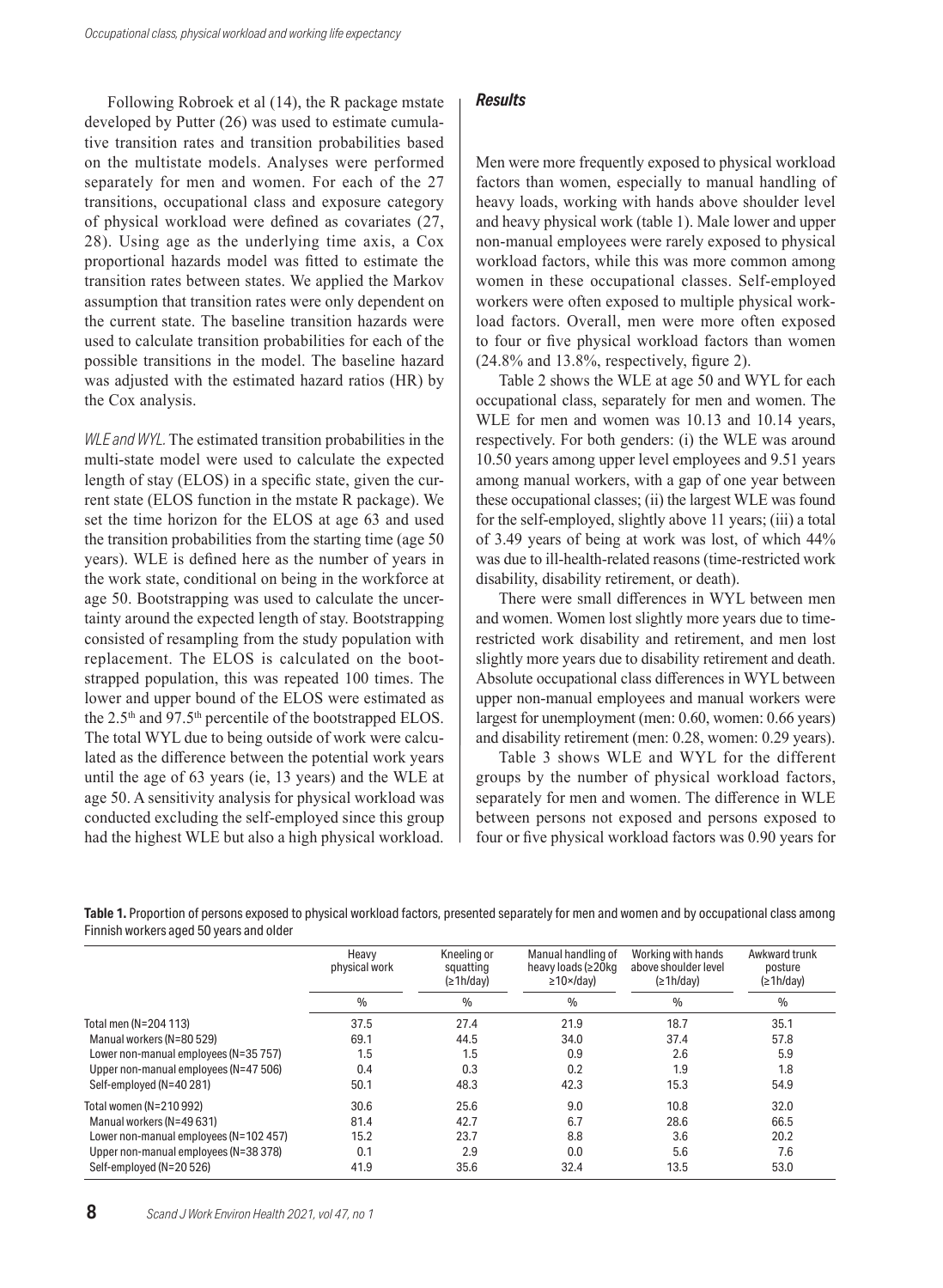

**Figure 2**. Exposure to multiple physical workload factors by gender and occupational class.

men and 0.98 years for women. Compared to persons with no exposure to physical workload factors, persons with exposure to 4 or 5 physical workload factors lost most years due to disability retirement (men: 0.45, women: 0.53 years) and time-restricted work disability (men: 0.23, women: 0.33 years). When analyzing each physical workload factor separately, the largest difference in WYL between exposed and non-exposed workers was for physical heaviness (men: 0.83 years, women 0.93 years) (figure 3). For each factor of physical workload, time-restricted work disability and disability retirement had the largest contributions to the WYL.

The analysis of the influence of physical workload on WLE within each occupational class showed consistent differences of 0.48–0.72 years between exposure to four or five physical workload factors versus no exposure (table 4). When comparing the most advantaged group (upper non-manual employees with 0 exposures) and the most disadvantaged group (manual workers with four or five exposures), the difference in WLE was 1.56 for men and 1.59 for women. The WYL were attributable primarily to disability retirement in both genders, but also unemployment (both genders) and time-restricted work disability (women).

The sensitivity analysis, excluding the selfemployed, showed a larger difference than the main analysis in WLE between exposed and non-exposed workers (supplementary table S1, [www.sjweh.fi/show\\_](http://www.sjweh.fi/show_abstract.php?abstract_id=3919) [abstract.php?abstract\\_id=3919](http://www.sjweh.fi/show_abstract.php?abstract_id=3919)). Workers who were not exposed to physical workload factors had 1.34 years (men) and 1.04 years (women) higher WLE than those exposed to four or five factors. Absolute differences in WYL between the groups were largest for disability retirement (men: 0.61, women: 0.59 years), followed by unemployment for men (0.43 years), and time-restricted work disability for women (0.37 years).

**Table 2.** Working life expectancy (WLE) and working years lost (WYL) among Finnish workers aged 50–63 years by gender and occupational class [CI=confidence interval.]

|                               | <b>WLE</b><br>WYL due to |                                    |                                 |                     |                     |                        |                     |
|-------------------------------|--------------------------|------------------------------------|---------------------------------|---------------------|---------------------|------------------------|---------------------|
|                               |                          | Time-restricted<br>work disability | <b>Disability</b><br>retirement | Death               | Unemployment        | Economic<br>inactivity | Retirement          |
|                               | <b>WLE (95% CI)</b>      | <b>WYL (95% CI)</b>                | WYL (95% CI)                    | <b>WYL (95% CI)</b> | <b>WYL (95% CI)</b> | <b>WYL (95% CI)</b>    | <b>WYL (95% CI)</b> |
| Men                           | 10.13 (10.11-10.15)      | $0.41(0.41 - 0.42)$                | $0.66(0.64 - 0.67)$             | $0.20(0.20 - 0.21)$ | $0.64(0.64 - 0.65)$ | $0.41(0.41 - 0.42)$    | $0.54(0.53 - 0.55)$ |
| Manual workers                | $9.51(9.48 - 9.54)$      | $0.48(0.47 - 0.48)$                | $0.83(0.81 - 0.85)$             | $0.23(0.22 - 0.24)$ | 1.01 (0.99-1.02)    | $0.40(0.39 - 0.41)$    | $0.55(0.54 - 0.56)$ |
| Lower non-manual<br>employees | 10.08 (10.06-10.10)      | $0.43(0.42 - 0.43)$                | $0.68(0.66 - 0.69)$             | $0.21(0.20 - 0.21)$ | $0.64(0.63 - 0.65)$ | $0.42(0.41 - 0.43)$    | $0.55(0.54 - 0.56)$ |
| Upper non-manual<br>employees | 10.50 (10.48-10.52)      | $0.38(0.37 - 0.39)$                | $0.55(0.53 - 0.56)$             | $0.19(0.18 - 0.20)$ | $0.41(0.40 - 0.42)$ | $0.43(0.42 - 0.44)$    | $0.54(0.54 - 0.55)$ |
| Self-employed                 | 11.08 (11.06-11.11)      | $0.29(0.29 - 0.30)$                | $0.37(0.35 - 0.38)$             | $0.17(0.16 - 0.18)$ | $0.17(0.16 - 0.17)$ | $0.41(0.40 - 0.42)$    | $0.52(0.51 - 0.52)$ |
| Women                         | 10.14 (10.12-10.16)      | $0.55(0.54 - 0.55)$                | $0.61(0.60 - 0.63)$             | $0.09(0.09 - 0.10)$ | $0.62(0.61 - 0.62)$ | $0.33(0.33 - 0.34)$    | $0.66(0.65 - 0.67)$ |
| Manual workers                | $9.51(9.47 - 9.54)$      | $0.65(0.64 - 0.66)$                | $0.79(0.76 - 0.81)$             | $0.10(0.09 - 0.11)$ | $1.03(1.01 - 1.05)$ | $0.27(0.27-0.28)$      | $0.66(0.65 - 0.66)$ |
| Lower non-manual              | 10.12 (10.09-10.13)      | $0.56(0.56 - 0.57)$                | $0.63(0.61 - 0.65)$             | $0.09(0.09 - 0.10)$ | $0.61(0.60 - 0.62)$ | $0.32(0.32 - 0.33)$    | $0.67(0.66 - 0.67)$ |
| employees<br>Upper non-manual | 10.53 (10.51–10.55)      | $0.48(0.47-0.49)$                  | $0.50(0.49 - 0.52)$             | $0.09(0.09 - 0.09)$ | $0.37(0.36 - 0.38)$ | $0.36(0.36 - 0.37)$    | $0.66(0.65 - 0.67)$ |
| employees                     |                          |                                    |                                 |                     |                     |                        |                     |
| Self-employed                 | 11.05 (11.02-11.09)      | $0.33(0.32 - 0.34)$                | $0.33(0.31 - 0.35)$             | $0.09(0.08 - 0.10)$ | $0.15(0.14 - 0.16)$ | $0.42(0.40 - 0.44)$    | $0.63(0.62 - 0.64)$ |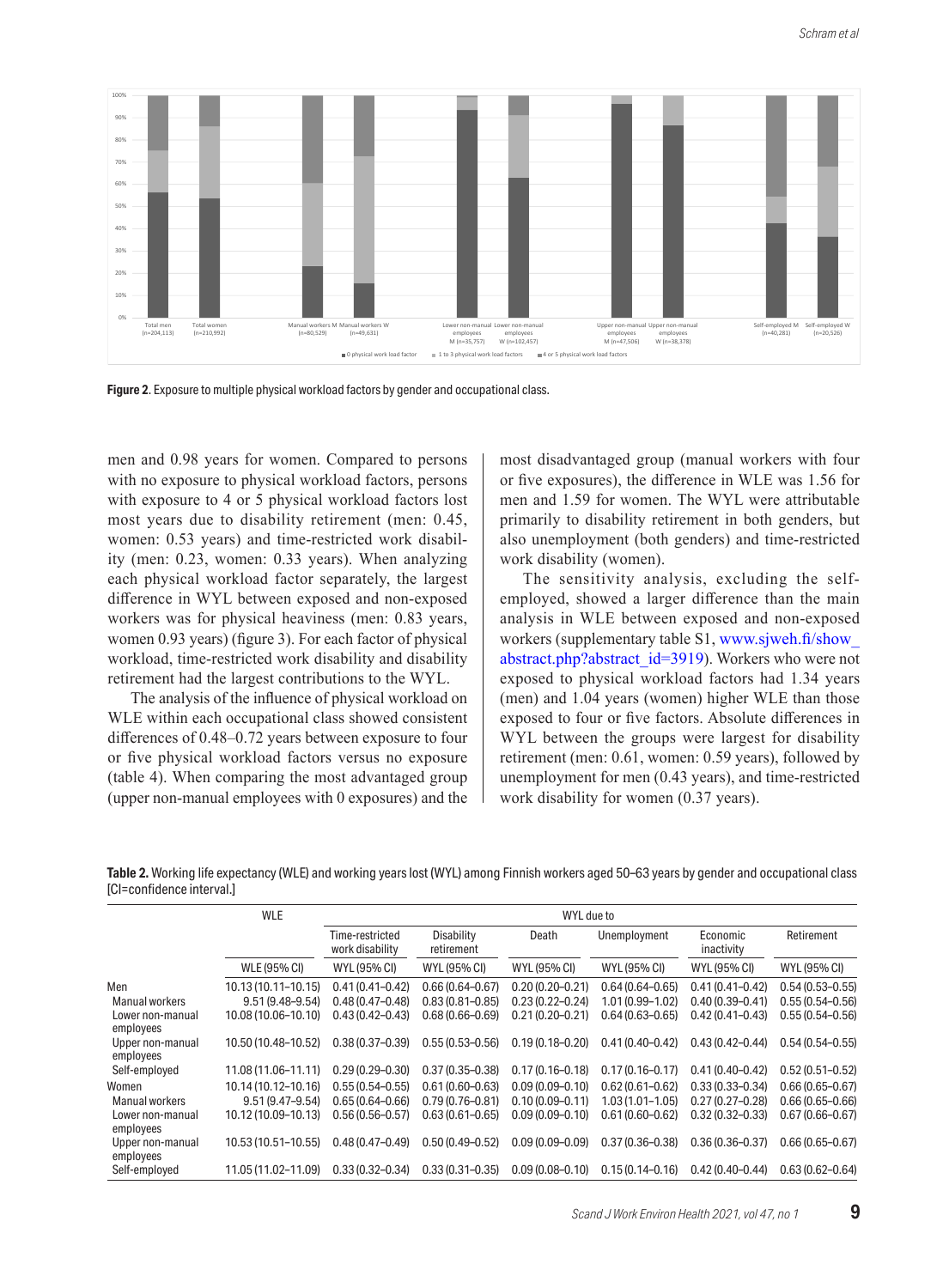| Table 3. Working life expectancy (WLE) and working years lost (WYL) among Finnish workers aged 50-63 years by gender and exposure to multiple |  |
|-----------------------------------------------------------------------------------------------------------------------------------------------|--|
| physical workload factors. [CI=confidence interval.]                                                                                          |  |

| Physical workload | <b>WLE</b>                                                                                                                     | WYL due to                         |                                                                                                                        |              |              |                        |              |  |
|-------------------|--------------------------------------------------------------------------------------------------------------------------------|------------------------------------|------------------------------------------------------------------------------------------------------------------------|--------------|--------------|------------------------|--------------|--|
| factors           |                                                                                                                                | Time-restricted<br>work disability | Disability<br>retirement                                                                                               | Death        | Unemployment | Economic<br>inactivity | Retirement   |  |
|                   | <b>WLE (95% CI)</b>                                                                                                            | WYL (95% CI)                       | WYL (95% CI)                                                                                                           | WYL (95% CI) | WYL (95% CI) | WYL (95% CI)           | WYL (95% CI) |  |
| Men               |                                                                                                                                |                                    |                                                                                                                        |              |              |                        |              |  |
| $\mathbf{0}$      | 10.44 (10.43-10.46) 0.33 (0.33-0.34) 0.50 (0.49-0.52) 0.19 (0.18-0.19) 0.58 (0.57-0.59) 0.37 (0.37-0.38) 0.58 (0.57-0.59)      |                                    |                                                                                                                        |              |              |                        |              |  |
| $1 - 3$           | 10.03 (10.01-10.05) 0.43 (0.43-0.44) 0.70 (0.68-0.71) 0.21 (0.20-0.22) 0.67 (0.67-0.68) 0.43 (0.42-0.44) 0.53 (0.52-0.53)      |                                    |                                                                                                                        |              |              |                        |              |  |
| $4 - 5$           |                                                                                                                                |                                    | 9.54 (9.50-9.58) 0.56 (0.55-0.57) 0.95 (0.93-0.98) 0.23 (0.22-0.24) 0.76 (0.75-0.78) 0.48 (0.47-0.49) 0.47 (0.47-0.48) |              |              |                        |              |  |
| Women             |                                                                                                                                |                                    |                                                                                                                        |              |              |                        |              |  |
| 0                 | 10.42 (10.40-10.44) 0.45 (0.45-0.46) 0.47 (0.45-0.48) 0.09 (0.09-0.10) 0.61 (0.60-0.62) 0.29 (0.28-0.30) 0.67 (0.67-0.68)      |                                    |                                                                                                                        |              |              |                        |              |  |
| $1 - 3$           | $9.98(9.95-10.00)$ $0.60(0.59-0.61)$ $0.69(0.67-0.71)$ $0.10(0.09-0.10)$ $0.63(0.62-0.64)$ $0.36(0.35-0.36)$ $0.65(0.65-0.66)$ |                                    |                                                                                                                        |              |              |                        |              |  |
| $4 - 5$           |                                                                                                                                |                                    | 9.44 (9.41-9.48) 0.78 (0.76-0.79) 1.00 (0.96-1.03) 0.10 (0.09-0.11) 0.63 (0.61-0.65) 0.42 (0.40-0.43) 0.63 (0.62-0.64) |              |              |                        |              |  |

#### *Discussion*

This study utilized longitudinal register data from 2005 to 2014 to estimate WLE at age 50 in the Finnish workforce overall as well as by occupational class and exposure to physical workload factors. Overall, the estimated WLE at age 50 was 10.1 years with no gender difference. Both male and female upper non-manual employees had a one year longer WLE at age 50 than manual workers, and self-employed workers had the highest WLE. Workers exposed to four or five physical workload factors also had a lower WLE than non-exposed workers, with a larger difference among women (0.98 years) compared to men (0.90 years). Differences in WYL between manual workers and upper non-manual employees were largest for unemployment (men: 0.60 years, women: 0.66 years). The difference between workers with exposure to multiple physical workload factors and non-exposed workers was largest for disability retirement (men: 0.45 years, women: 0.53 years).

Some previous studies have examined socioeconomic differences in WLE or WYL in Finland (15, 19, 22), and other countries (14, 20, 21). The absolute values reported in the studies are not directly comparable due to differences in definitions of working life, study populations, study periods, statutory retirement ages, and estimation methods. For instance, WLE has previously been based on time spent in paid employment instead of time actually being present at work (eg, 14, 18.). This is an important distinction as the latter excludes employment periods during which a



**Figure 3.** Difference in working years lost (Δ WYL) from 50 to 63 years by gender between persons exposed to specific physical workload factors and persons not exposed to these specific physical workload factors (men in upper panel, women in lower panel).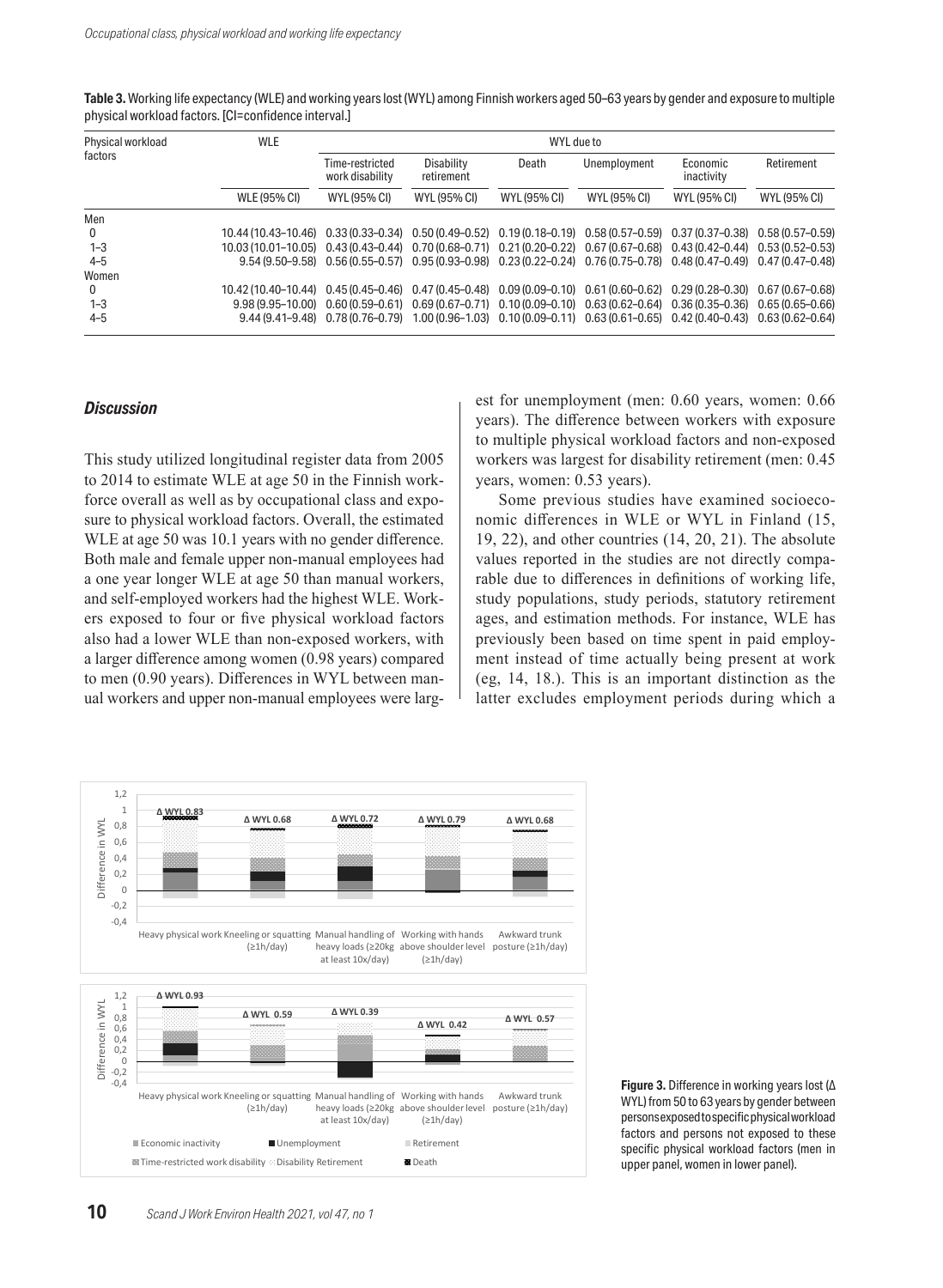| <b>Table 4.</b> Working life expectancy (WLE) and working years lost (WYL) among Finnish workers aged 50–63 years by gender, occupational class and |  |  |
|-----------------------------------------------------------------------------------------------------------------------------------------------------|--|--|
| exposure to multiple physical workload factors.                                                                                                     |  |  |

| Occupational class | Number of<br>exposures | WLE   | WLE due to                         |                          |       |              |                        |            |
|--------------------|------------------------|-------|------------------------------------|--------------------------|-------|--------------|------------------------|------------|
|                    |                        |       | Time-restricted<br>work disability | Disability<br>retirement | Death | Unemployment | Economic<br>inactivity | Retirement |
| Male               |                        |       |                                    |                          |       |              |                        |            |
| Manual             | 0                      | 9.83  | 0.39                               | 0.65                     | 0.21  | 0.98         | 0.36                   | 0.59       |
| Manual             | $1 - 3$                | 9.49  | 0.49                               | 0.85                     | 0.23  | 1.01         | 0.40                   | 0.54       |
| Manual             | $4 - 5$                | 9.11  | 0.61                               | 1.11                     | 0.25  | 1.01         | 0.44                   | 0.48       |
| Lower non-manual   | 0                      | 10.31 | 0.35                               | 0.54                     | 0.19  | 0.64         | 0.39                   | 0.59       |
| Lower non-manual   | $1 - 3$                | 10.01 | 0.45                               | 0.71                     | 0.21  | 0.65         | 0.44                   | 0.53       |
| Lower non-manual   | $4 - 5$                | 9.66  | 0.56                               | 0.93                     | 0.23  | 0.66         | 0.48                   | 0.49       |
| Higher non-manual  | 0                      | 10.67 | 0.32                               | 0.44                     | 0.18  | 0.41         | 0.41                   | 0.57       |
| Higher non-manual  | $1 - 3$                | 10.40 | 0.41                               | 0.59                     | 0.20  | 0.42         | 0.46                   | 0.53       |
| Higher non-manual  | $4 - 5$                | 10.08 | 0.51                               | 0.79                     | 0.21  | 0.42         | 0.51                   | 0.48       |
| Self-employed      | 0                      | 11.16 | 0.25                               | 0.31                     | 0.16  | 0.17         | 0.41                   | 0.54       |
| Self-employed      | $1 - 3$                | 10.94 | 0.33                               | 0.42                     | 0.18  | 0.17         | 0.46                   | 0.50       |
| Self-employed      | $4 - 5$                | 10.68 | 0.42                               | 0.56                     | 0.19  | 0.17         | 0.51                   | 0.46       |
| Female             |                        |       |                                    |                          |       |              |                        |            |
| Manual             | 0                      | 9.67  | 0.53                               | 0.58                     | 0.09  | 1.22         | 0.24                   | 0.67       |
| Manual             | $1 - 3$                | 9.45  | 0.68                               | 0.82                     | 0.10  | 1.02         | 0.28                   | 0.65       |
| Manual             | $4 - 5$                | 9.11  | 0.86                               | 1.14                     | 0.10  | 0.85         | 0.31                   | 0.63       |
| Lower non-manual   | 0                      | 10.32 | 0.47                               | 0.49                     | 0.09  | 0.66         | 0.29                   | 0.68       |
| Lower non-manual   | $1 - 3$                | 10.03 | 0.61                               | 0.69                     | 0.10  | 0.57         | 0.34                   | 0.66       |
| Lower non-manual   | $4 - 5$                | 9.64  | 0.77                               | 0.97                     | 0.10  | 0.49         | 0.38                   | 0.64       |
| Higher non-manual  | $\mathbf{0}$           | 10.70 | 0.42                               | 0.41                     | 0.09  | 0.38         | 0.34                   | 0.67       |
| Higher non-manual  | $1 - 3$                | 10.39 | 0.53                               | 0.58                     | 0.09  | 0.34         | 0.40                   | 0.66       |
| Higher non-manual  | $4 - 5a$               |       |                                    |                          |       |              |                        |            |
| Self-employed      | $\mathbf{0}$           | 11.09 | 0.31                               | 0.30                     | 0.09  | 0.15         | 0.43                   | 0.63       |
| Self-employed      | $1 - 3$                | 10.80 | 0.40                               | 0.43                     | 0.09  | 0.15         | 0.51                   | 0.62       |
| Self-employed      | $4 - 5$                | 10.46 | 0.51                               | 0.60                     | 0.10  | 0.14         | 0.58                   | 0.61       |

a Number of females in higher non-manual occupational class with exposure to 4 or 5 physical workload factors is too low to estimate WLE and WYL.

person is on sick leave. Furthermore, the definition of being at work may vary depending on whether timerestricted work disability with part-time employment is defined as work or work-related disability. Likewise, crucial assumptions pertain to selection and definition of included states. Nevertheless, the findings of the current study are in line with previous studies with regard to the lowest WLE in most disadvantaged groups, such as among persons with a low education, manual workers and those with physically demanding work (eg, 14, 15, 19–22.). These findings ask for prevention of premature exit from paid employment due to ill health among older workers with physically demanding work.

This study showed differences in WLE across occupational classes among both men and women. Manual workers had a WLE of 9.5 years at the age of 50, while upper non-manual employees had a WLE of 10.5 years, resulting in a one year difference. In a previous study on WLE in Finland, using the classical Sullivan method on repeated cross-sectional information from 1989–2012, much larger differences between upper non-manual and manual employees were reported throughout the study period, with differences of 3.65 years for men and 3.63 years for women in the last year (15). A primary reason for the difference in the results between the above mentioned study and the current one is likely the selection of the study population. The current study excluded those who were outside the workforce at baseline, resulting in a healthier study population particularly in physically demanding occupations. Additionally, Leinonen et al (15) examined employment participation until the end of working careers, ie, beyond the limit of age 63, as is used in the current study. Another study from the authors indicated that manual workers quit paid employment more often at the first possible age of retirement, whereas upper non-manual employees extended their working lives to an older age (29). Finally, Leinonen and colleagues measured labor market status only at the end of each year (15).

No gender differences were seen in WLE. The current study had a selected study population, ie, those who were in the workforce at age 50 because our focus was on the effect of physical work exposures. This may explain why no gender differences were found in contrast to previous Finnish findings, which showed longer WLE at age 50 among women compared with men (15, 16).

Traditional research in occupational health focuses on questions such as "what is the increased risk of workers with a high physical workload to exit paid employment?" (11) or "to what extent does physical workload explain occupational class inequalities in disability retirement for older workers?" (30). Our study adds a cumulative measure over the remaining working life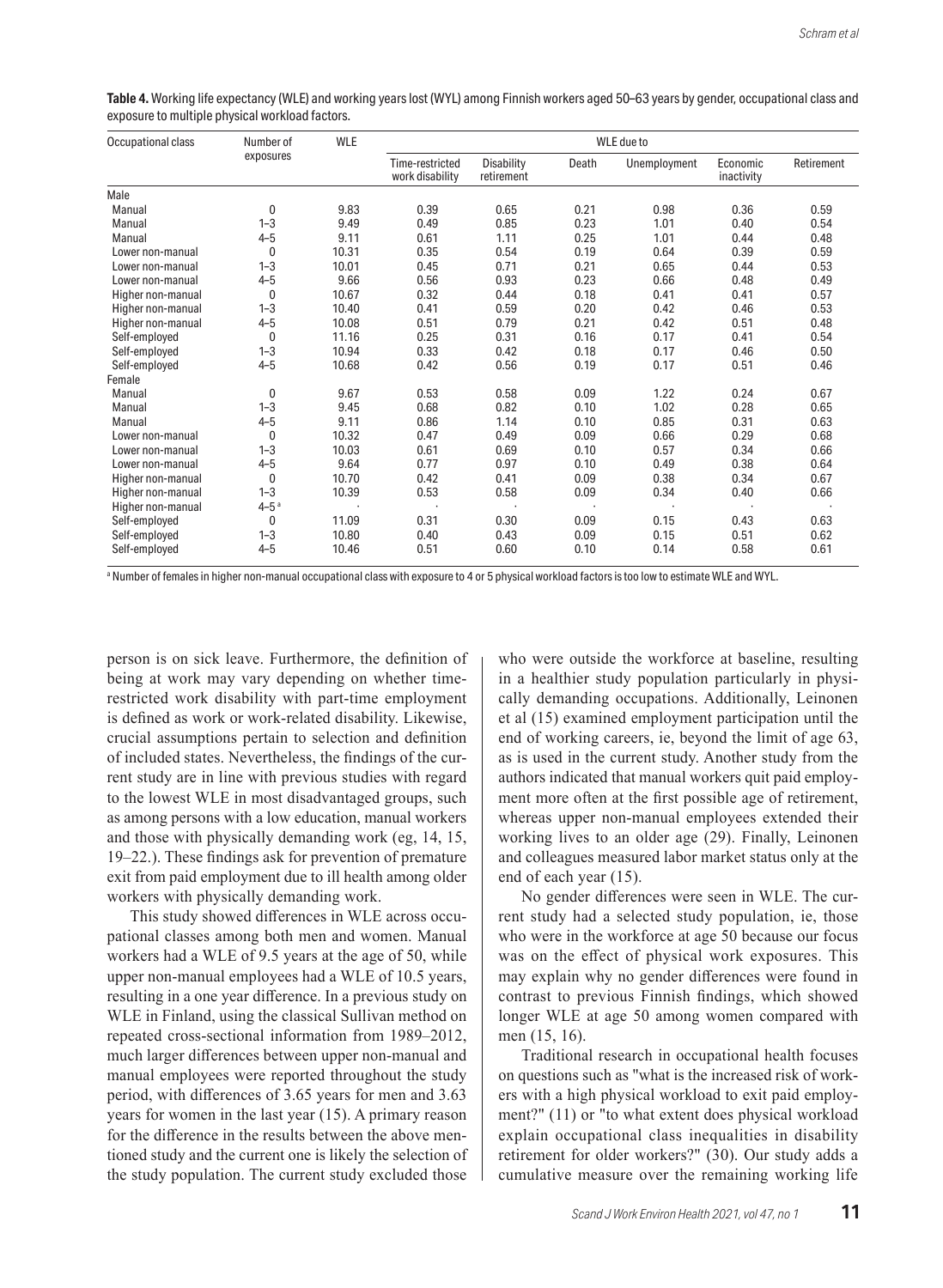course to the previous body of knowledge. WYL due to a range of states are calculated for different occupational classes as well as for different exposures to physical workload factors. In line with our results, other studies have reported disability retirement as an important reason for WYL (14–16, 21, 22).

Perhaps a counterintuitive conclusion based on the presented figures was that self-employed persons had the highest WLE, despite high levels of physical workload. Self-employed persons may be among men eg, freelance construction workers or farmers and among women service workers. A previous study from Finland reported that entrepreneurs (or freelancers) had a slightly lower WLE at age 50 compared to the upper non-manual class (15). Another Finnish study on pensions and pensions earnings found that self-employed workers have the longest working careers in Finland when taking into account their total working life (31). Reasons for a high WLE among self-employed seem to be twofold. Part of the self-employed enjoy working and continue until an older age, whereas another part have not contributed sufficiently to their pension insurance and need to continue working to be able to receive sufficient pension (32). Studies in The Netherlands showed that financial stimulants and autonomy at work played a role in prolonging working lives (33).

#### Strengths and limitations

Firstly, one of the main strengths of our study is the use of longitudinal data from a representative national sample of 70% of the population and data on episodes of employment and benefit receipt derived from complete national registers. Secondly, the national registers were used to distinguish between multiple detailed labor market states, while other WLE studies have had to rely on more limited data such as main source of income (14) or self-reported employment state (18), which limits the amount and the precision of distinguishable labor market states. Thirdly, information on physical workload factors has been derived from JEM by linking to job titles. However, using the JEM with the national representative sample did mean we lost some observations due to missing job codes. Fourthly, with the use of a multistate Cox regression model the possibility to re-enter into the labor market was taken into account.

The study also has some limitations. Firstly, the division into labor market states is somewhat arbitrary since, in the model, persons cannot be in multiple labor market states at one time – although in practice this can be the case. Priority was given to non-working states in order to minimize underestimation of WYL. For example, work done during unemployment or full retirement is often very minimal. As an exception, work done during partial work disability was categorized as work, since

it was expected to involve a larger amount of working time. Part-time sickness beneficiaries are always required to work 40–60% of normal working time and partial disability pensioners can receive up to 60% of the previous earning level without losing the benefit. Secondly, occupational titles were only measured at the end of 2004, and workers could have changed jobs in the following years. However, since the study population was aged 50–63 years in 2005, it can be hypothesized that major job changes were not likely. Thirdly, although we consider the JEM to define the exposure to physical workload factors as a strength, the JEM is developed in a broader age group (18–64 years) compared to our study sample (50–63 years). It might be that the true exposure in this older age group differs from the exposure to physical workload factors in the broader age group that was used to develop the JEM. In addition, the group-based assessment of physical workload factors in the JEM may differ from individual-based assessment of physical workload factors, but we lack information to hypothesize whether this would result in an underestimation or overestimation of differences in WLE between exposed and non-exposed. Fourthly, during the follow-up period, there were several changes in the economic situation and in sickness absence legislation. Differences over time, as a result of economic and legal changes in WLE and WYL due to physical workload factors, were not part of the current study and would be of interest for future research. Lastly, the absolute values of our study are not easily generalized to other populations. While WYL due to high physical load and lower WLE in lower occupational classes have been reported before, their exact magnitude may vary across populations with different arrangements for disability and retirement benefits.

#### Concluding remarks

This study shows differences in WLE by occupational class and number of physical workload factors in later working life among both men and women. Both manual workers and workers with exposure to multiple physical workload factors have a reduced WLE. The difference in WLE between occupational classes can be primarily explained by WYL due to unemployment and, to a smaller extent, ill-health. The difference between the exposure groups is primarily attributable to WYL due to ill-health-related reasons, including disability retirement and time-restricted work disability.

#### Funding

This work was conceived with financial support from ZonMW (grant no. 208060001) within the Joint Programming Initiative More Years Better Lives (WORK-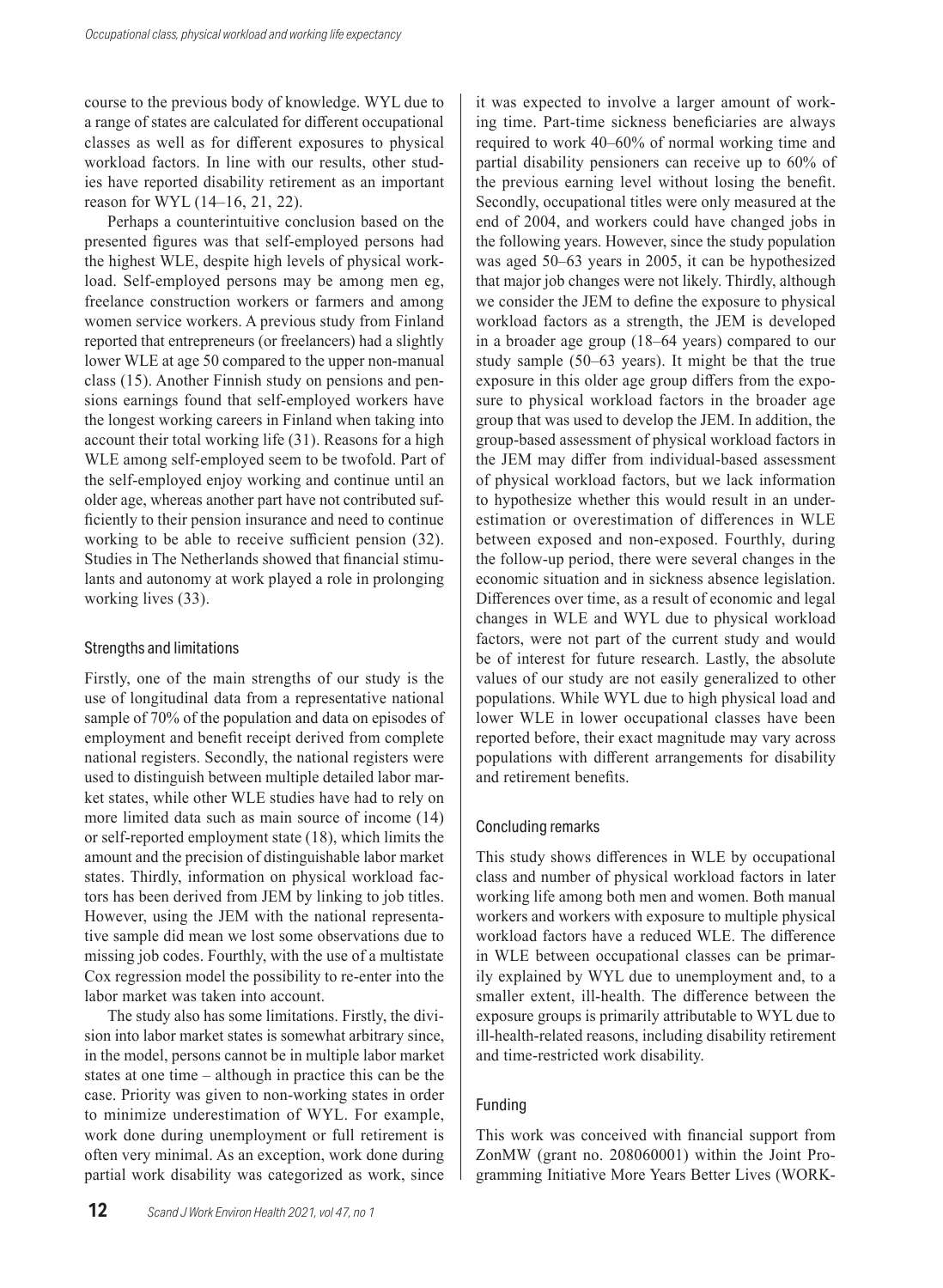LONG project) framework. Additional financial support was received through The Finnish Work Environment Fund (3507301) Strategic Research Council at the Academy of Finland (SRC-STN 303534), NordForsk (76659), Nordic Council of Ministers (NCM 101250) and the European Cost Action OmegaNet through a short-term scientific mission (ECOST-STSM-Request-CA16216-45067).

#### *References*

- 1. Christensen K, Doblhammer G, Rau R, Vaupel JW. Ageing populations: the [c](https://www.ncbi.nlm.nih.gov/entrez/query.fcgi?cmd=Retrieve&db=PubMed&list_uids=19801098&dopt=Abstract)hallenges ahead. Lancet 2009 Oct;374(9696):1196–208. [https://doi.org/10.1016/S0140-](https://doi.org/10.1016/S0140-6736(09)61460-4) [6736\(09\)61460-4](https://doi.org/10.1016/S0140-6736(09)61460-4).
- 2. OECD. Pensions at a glance 2019: OECD and G20 indicators. Paris: OECD publishing, 2019. [https://doi.org/10.1787/](https://doi.org/10.1787/b6d3dcfc-en) [b6d3dcfc-en](https://doi.org/10.1787/b6d3dcfc-en)
- 3. Carr E, Fleischmann M, Goldberg M, Kuh D, Murray ET, Stafford M et al. Occupational and educational inequalities in exit from employment at older ages: evidence from seven prospectiv[e](https://www.ncbi.nlm.nih.gov/entrez/query.fcgi?cmd=Retrieve&db=PubMed&list_uids=29530976&dopt=Abstract) cohorts. Occup Environ Med 2018 May;75(5):369–77. [https://doi.org/10.1136/](https://doi.org/10.1136/oemed-2017-104619) [oemed-2017-104619](https://doi.org/10.1136/oemed-2017-104619).
- 4. Kubicek B, Korunka C, Hoonakker P, Raymo JM. Work and family characteristics as predictors of early retirement in married men and women. Res Aging 2010;32(4):467–98. <https://doi.org/10.1177/0164027510364120>.
- 5. Robroek SJ, Schuring M, Croezen S, Stattin M, Burdorf A. Poor health, unhealthy behaviors, and unfavorable work characteristics influence pathways of exit from paid employment among older workers in Europe: a four year follow-up study. Scand J Work Environ Health 2013 Mar;39(2):125–33[.](https://www.ncbi.nlm.nih.gov/entrez/query.fcgi?cmd=Retrieve&db=PubMed&list_uids=22949091&dopt=Abstract) <https://doi.org/10.5271/sjweh.3319>.
- 6. Leijten FR, de Wind A, van den Heuvel SG, Ybema JF, van der Beek AJ, Robroek SJ et al. The influence of chronic health problems and work-related factors on loss of paid employment among older workers. [J](https://www.ncbi.nlm.nih.gov/entrez/query.fcgi?cmd=Retrieve&db=PubMed&list_uids=26112957&dopt=Abstract) Epidemiol Community Health 2015 Nov;69(11):1058–65. [https://doi.org/10.1136/](https://doi.org/10.1136/jech-2015-205719) [jech-2015-205719](https://doi.org/10.1136/jech-2015-205719).
- 7. Blekesaune M, Solem PE. Working conditions and early retirement - A prospective study of retirement behavior. Res Aging 2005;27(1):3–30. [https://doi.](https://doi.org/10.1177/0164027504271438) [org/10.1177/0164027504271438](https://doi.org/10.1177/0164027504271438).
- 8. Karpansalo M, Manninen P, Lakka TA, Kauhanen J, Rauramaa R, Salonen JT. Physical workload and risk of early retirement: prospective population-based study among middle-age[d](https://www.ncbi.nlm.nih.gov/entrez/query.fcgi?cmd=Retrieve&db=PubMed&list_uids=12391772&dopt=Abstract) men. J Occup Environ Med 2002 Oct;44(10):930–9. [https://doi.org/10.1097/00043764-](https://doi.org/10.1097/00043764-200210000-00012) [200210000-00012](https://doi.org/10.1097/00043764-200210000-00012).
- 9. ErvastiJ, Pietiläinen O, Rahkonen O, Lahelma E, Kouvonen A, Lallukka T et al. Long-term exposure to heavy physical work, disability pension due to musculoskeletal disorders and all-cause mortality: 20-year follow-up-introducing

Helsinki Health Study job exposure matrix. Int Arch Occup Environ Health 2019 Apr;92(3):337–45[.](https://www.ncbi.nlm.nih.gov/entrez/query.fcgi?cmd=Retrieve&db=PubMed&list_uids=30511342&dopt=Abstract) [https://doi.](https://doi.org/10.1007/s00420-018-1393-5) [org/10.1007/s00420-018-1393-5](https://doi.org/10.1007/s00420-018-1393-5).

- 10. Robroek SJ, Rongen A, Arts CH, Otten FW, Burdorf A, Schuring M. Educational Inequalities in Exit from Paid Employment among Dutch Workers: The Influence of Health, Lifestyle and Work. PLoS One 2015 Aug;10(8):e0134867. <https://doi.org/10.1371/journal.pone.0134867>.
- 11. Lahelma E, Laaksonen M, Lallukka T, Martikainen P, Pietiläinen O, Saastamoinen P et al. Working conditions as risk factors for disability retirement: a longitudinal register linkage study. BMC Public Health 2012 Apr;12:309[.](https://www.ncbi.nlm.nih.gov/entrez/query.fcgi?cmd=Retrieve&db=PubMed&list_uids=22537302&dopt=Abstract) [https://](https://doi.org/10.1186/1471-2458-12-309) [doi.org/10.1186/1471-2458-12-309](https://doi.org/10.1186/1471-2458-12-309).
- 12. Labriola M, Feveile H, Christensen KB, Bültmann U, Lund T. The impact of job satisfaction on the risk of disability pension. A 15-year prospective [st](https://www.ncbi.nlm.nih.gov/entrez/query.fcgi?cmd=Retrieve&db=PubMed&list_uids=19666670&dopt=Abstract)udy. Scand J Public Health 2009 Sep;37(7):778–80. [https://doi.](https://doi.org/10.1177/1403494809344103) [org/10.1177/1403494809344103](https://doi.org/10.1177/1403494809344103).
- 13. Schrijvers CT, van de Mheen HD, Stronks K, Mackenbach JP. Socioeconomic inequalities in health in the working population: the contribution of working conditions. Int J Epidemiol 1998 Dec;27(6):1011–8. [https://doi.org/10.1093/](https://doi.org/10.1093/ije/27.6.1011) [ije/27.6.1011](https://doi.org/10.1093/ije/27.6.1011).
- 14. Robroek SJ, Nieboer D, Järvholm B, Burdorf A. Educational differences in duration of working life and loss of paid employment: working life expectancy in The Netherlands. Scand J Work Environ Health 2020 Jan;46(1):77–84[.](https://www.ncbi.nlm.nih.gov/entrez/query.fcgi?cmd=Retrieve&db=PubMed&list_uids=31419303&dopt=Abstract) [https://](https://doi.org/10.5271/sjweh.3843) [doi.org/10.5271/sjweh.3843](https://doi.org/10.5271/sjweh.3843).
- 15. Leinonen T, Martikainen P, Myrskylä M. Working Life and Retirement Expectancies at Age 50 by Social Class: Period and Cohort Trends and Projections for Finland. J Gerontol B Psychol Sci Soc Sci 2018 Jan;73(2):302–13[.](https://www.ncbi.nlm.nih.gov/entrez/query.fcgi?cmd=Retrieve&db=PubMed&list_uids=26560805&dopt=Abstract) [https://doi.](https://doi.org/10.1093/geronb/gbv104) [org/10.1093/geronb/gbv104](https://doi.org/10.1093/geronb/gbv104).
- 16. Nurminen MM, Heathcote CR, Davis BA, Puza BD. Working life expectancies: the case of Finland 1980-2006. J R Stat Soc a Stat. 2005;168:567–81.
- 17. Kadefors R, Nilsson K, Rylander L, Ostergren PO, Albin M. Occupation, gender and work-life exits: a Swedish population study. Ageing Soc 2018;38(7):1332–49. [https://](https://doi.org/10.1017/S0144686X17000083) [doi.org/10.1017/S0144686X17000083](https://doi.org/10.1017/S0144686X17000083).
- 18. Dudel C, Myrskylä M. Working Life Expectancy at Age 50 in the United States and the Impact of t[he](https://www.ncbi.nlm.nih.gov/entrez/query.fcgi?cmd=Retrieve&db=PubMed&list_uids=29019034&dopt=Abstract) Great Recession. Demography 2017 Dec;54(6):2101–23. [https://](https://doi.org/10.1007/s13524-017-0619-6) [doi.org/10.1007/s13524-017-0619-6](https://doi.org/10.1007/s13524-017-0619-6).
- 19. Nurminen M. Working-life expectancy in Finland: Trends and differentials 2000-2015. A multistate regression modeling approach. Finnish Centre for Pensions, 2012 Contract No.: Reports 03/2012
- 20. Pedersen J, Thorsen SV, Andersen MF, Hanvold TN, Schlünssen V, Bültmann U. Impact of depressive symptoms on worklife expectancy: a longitudinal study on Danish employees. Occup Environ Med 2019 Nov;76(11):838–44. <https://doi.org/10.1136/oemed-2019-105961>.
- 21. Pedersen J, Schultz BB, Madsen IEH, Solovieva S, Andersen LL. High physical work demands and working life